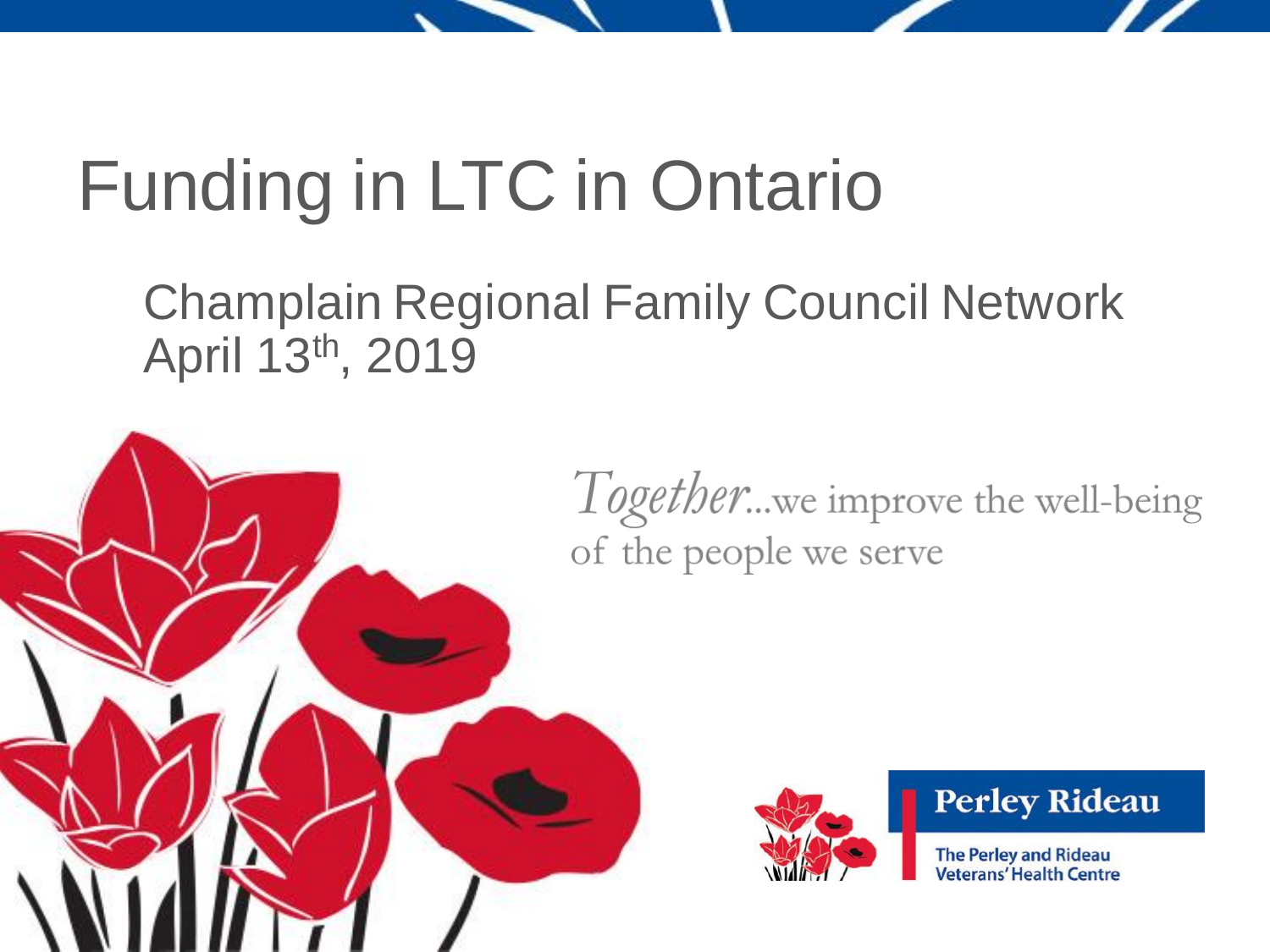Aim



**The Perley and Rideau Veterans' Health Centre** 

## Broadly introduce you to Long-Term Care Funding in Ontario

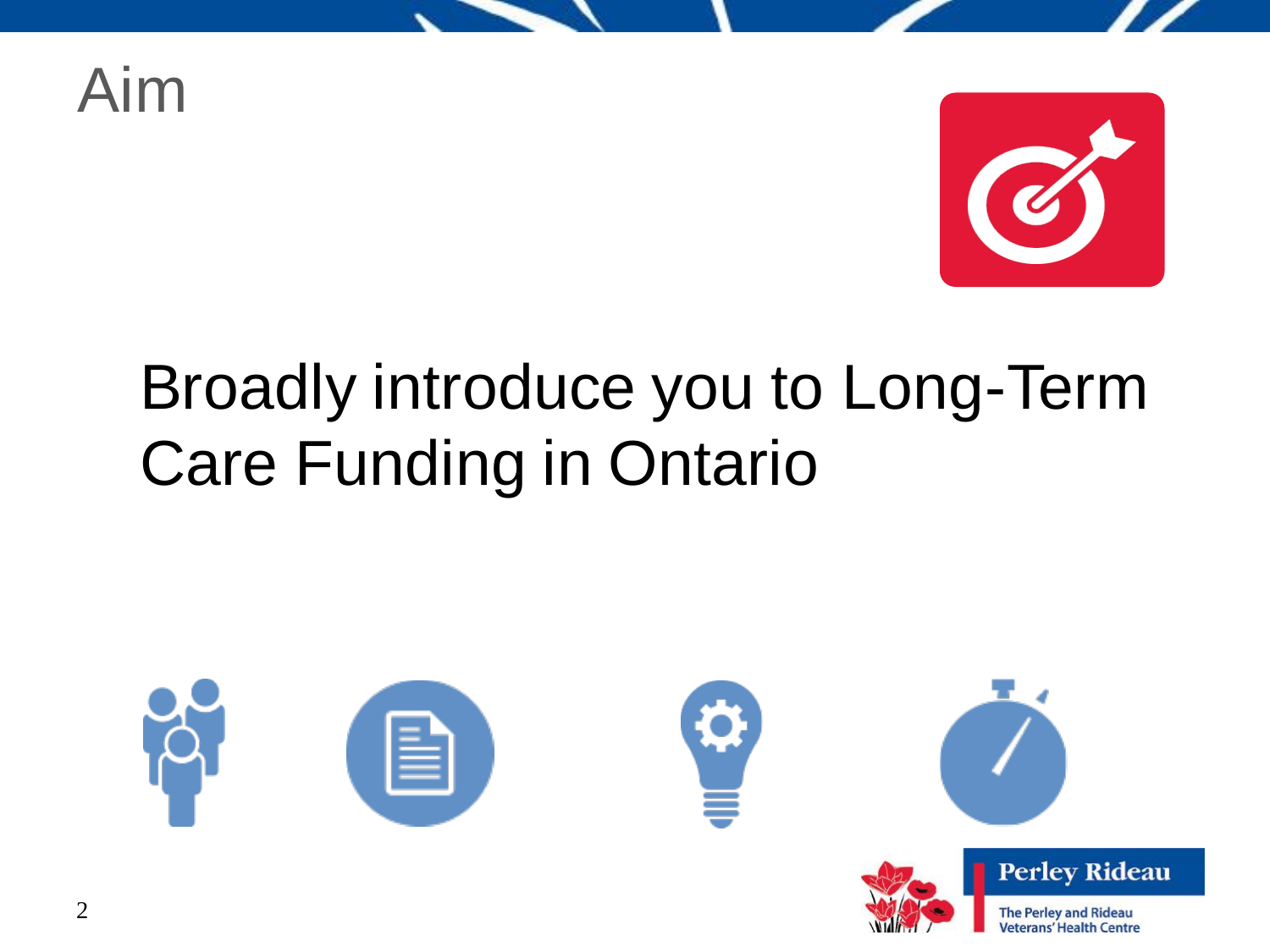## Profile of Long-Term Care Residents

- 86% of residents need extensive help with daily activities (1/3 highly dependent)
- 90% have some form of cognitive impairment (1/3 severely impaired)
- 46% exhibit some level of aggressive behaviour
- 40% have a mood disorder such as anxiety, depression
- 40% need monitoring for an acute medical condition



Source: This is Long-Term Care 2019 OLTCA

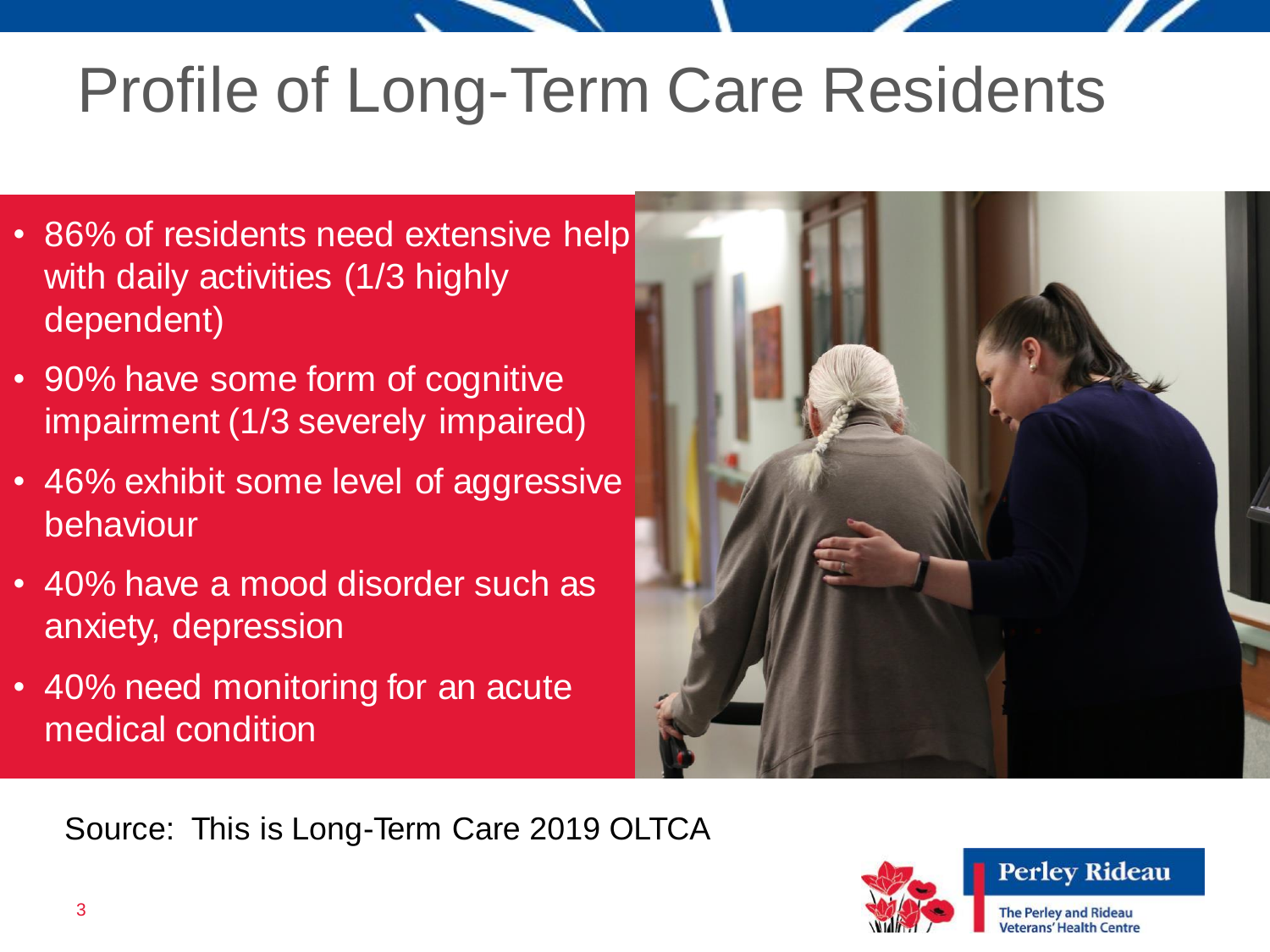## Long-Term Care in Champlain

| Long-Term Care in Champlain - 2018  |          |  |  |  |  |
|-------------------------------------|----------|--|--|--|--|
| Number of Long-Term Care Homes      | 60       |  |  |  |  |
| <b>Number of Beds</b>               | 7,599    |  |  |  |  |
| <b>Basic Beds</b>                   | 3,419    |  |  |  |  |
| <b>Preferred Beds</b>               | 4,019    |  |  |  |  |
| <b>MOHLTC Funding</b>               | \$363.6M |  |  |  |  |
| Occupancy                           | 98.3%    |  |  |  |  |
| <b>Average Home Size</b>            | 127 beds |  |  |  |  |
| Long-Stay Waitlist                  | $-3,500$ |  |  |  |  |
| Time to Placement (Days) (Sept '18) | $-200$   |  |  |  |  |

- Mix of privately owned; not-for profit/charitable and municipal homes.
- The Long-Term Care Home Act, its regulations, and MOHLTC policy apply equally to all homes.

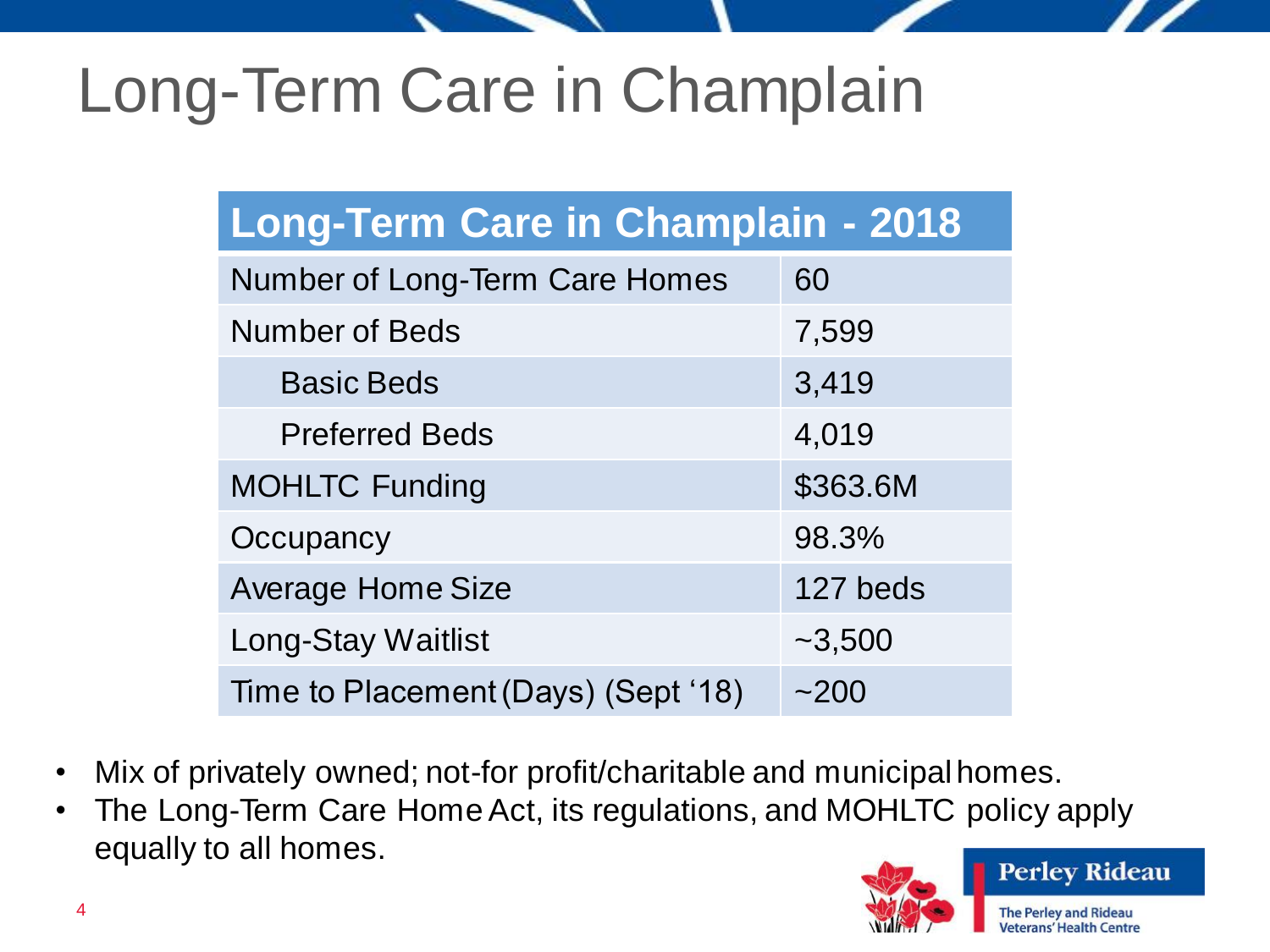## Long-Term Care is Often Co-located Within a Broader Continuum of Services

| 日                                                     | $\mathbf{L}_1$              | Ö                                 | A                     | 类                   | 松                                                                                      | <b>C</b>                                              | H                                                 |                                                     |
|-------------------------------------------------------|-----------------------------|-----------------------------------|-----------------------|---------------------|----------------------------------------------------------------------------------------|-------------------------------------------------------|---------------------------------------------------|-----------------------------------------------------|
| Long<br><b>Term</b><br>Care                           | <b>Convalescent</b><br>Care | General<br><b>Respite</b><br>Care | Guest<br><b>House</b> | Day<br>Program      | <b>Assisted</b><br>Living<br><b>Services for</b><br><b>High-Risk</b><br><b>Seniors</b> | <b>Commercial</b><br><b>Health</b><br><b>Services</b> | <b>Seniors</b><br><b>Housing</b>                  | <b>Commercial</b><br><b>Activities</b>              |
| 250 Vets,<br>160<br>Community                         | 34<br>beds                  | 6<br><b>Beds</b>                  | 12<br><b>Beds</b>     | 75<br><b>Spaces</b> | 90<br><b>Spaces</b>                                                                    | Physio,<br>Dental.<br><b>Audio Clinics,</b><br>Etc.   | 139<br>Apartments,<br>1200 Solar<br><b>Panels</b> | Cafeteria,<br>Pub, Barber,<br>Hair Dresser,<br>Etc. |
| <b>Publicly Funded</b><br><b>Ancillary Operations</b> |                             |                                   |                       |                     |                                                                                        |                                                       |                                                   |                                                     |

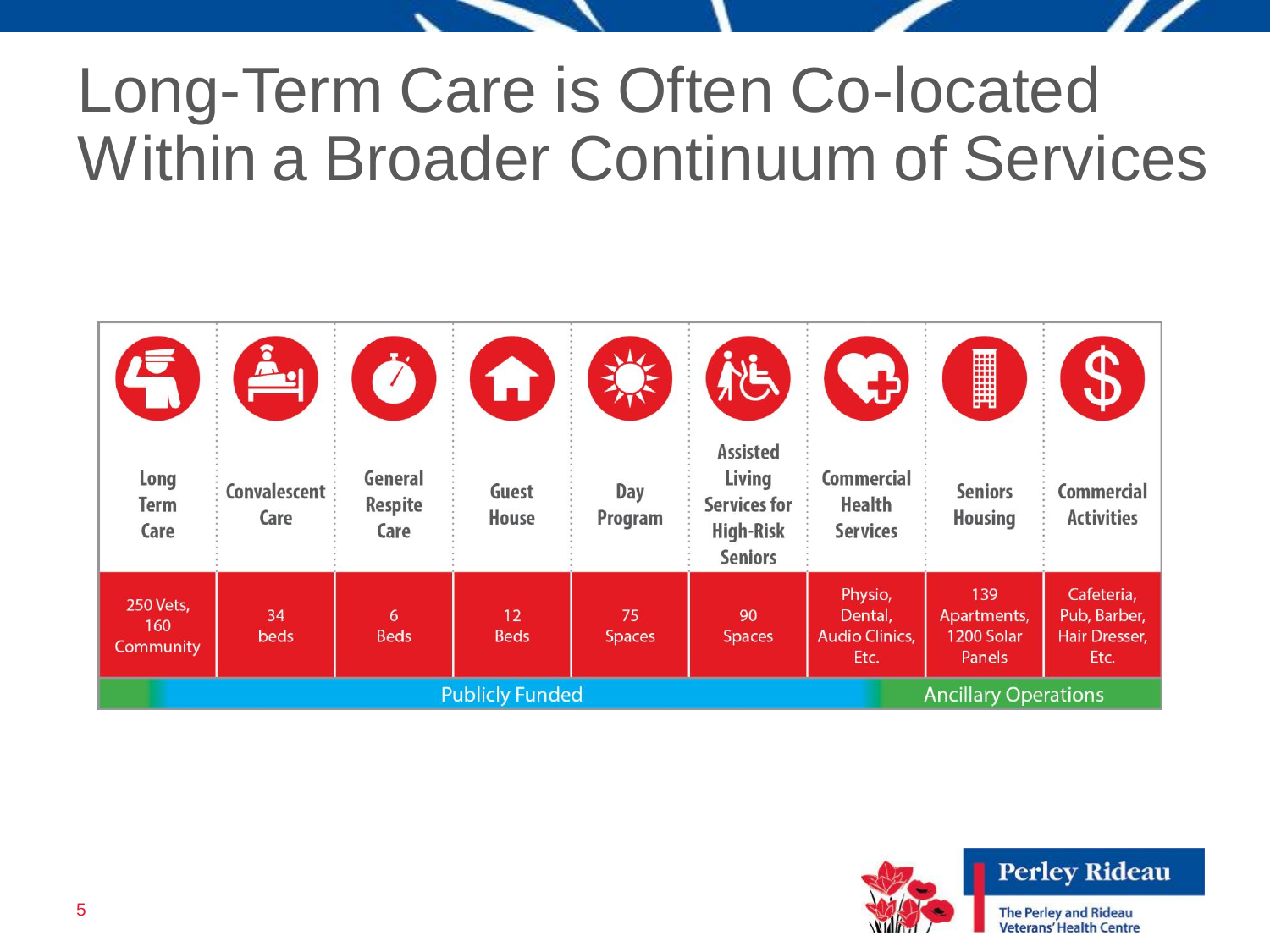## How Does the Funding Work?....

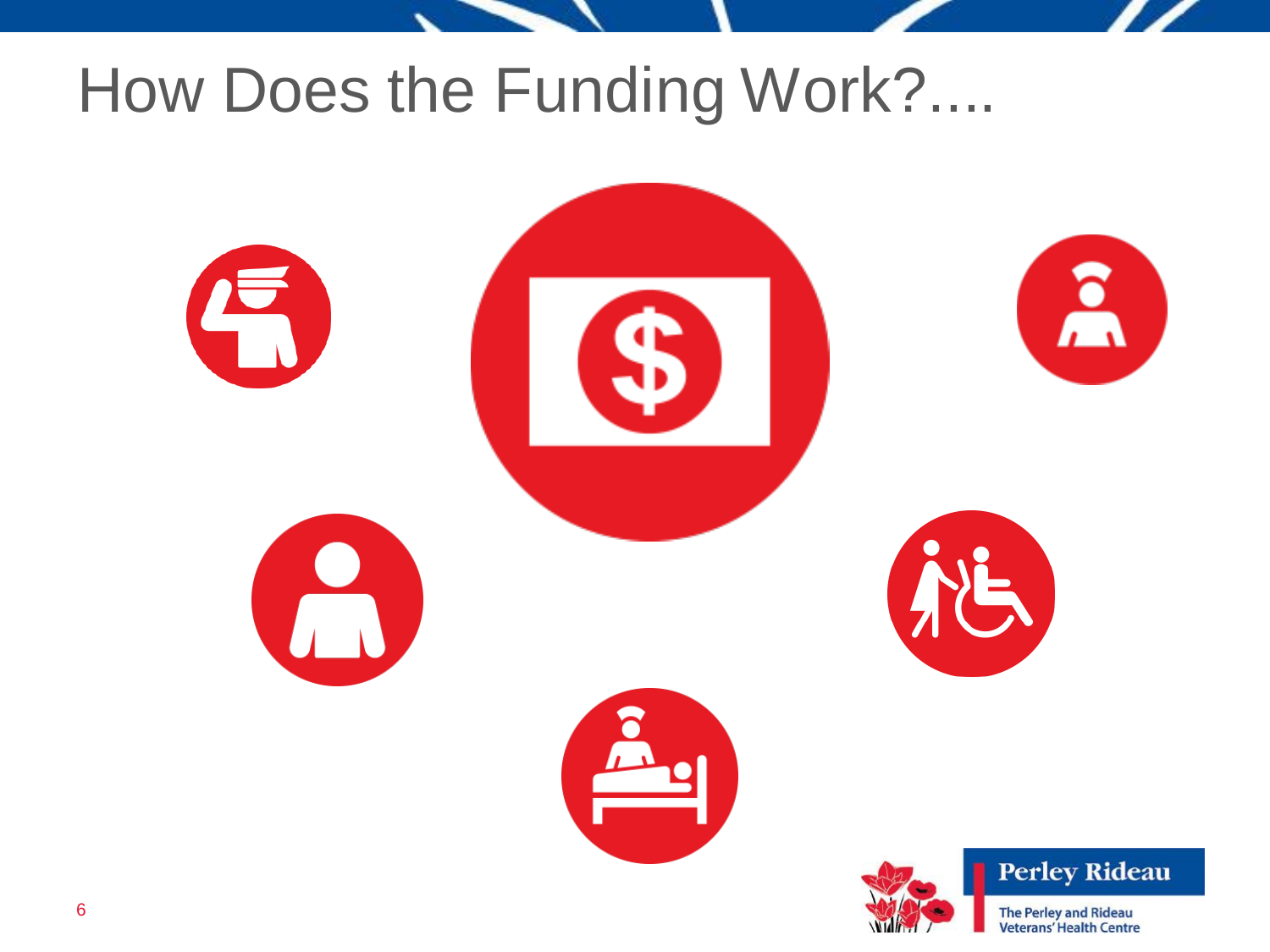## Funding Sources



**Per Diem and Supplementary funding may have built in claw back provisions Residents can receive subsidies from the MOHLTC**



**Perley Rideau**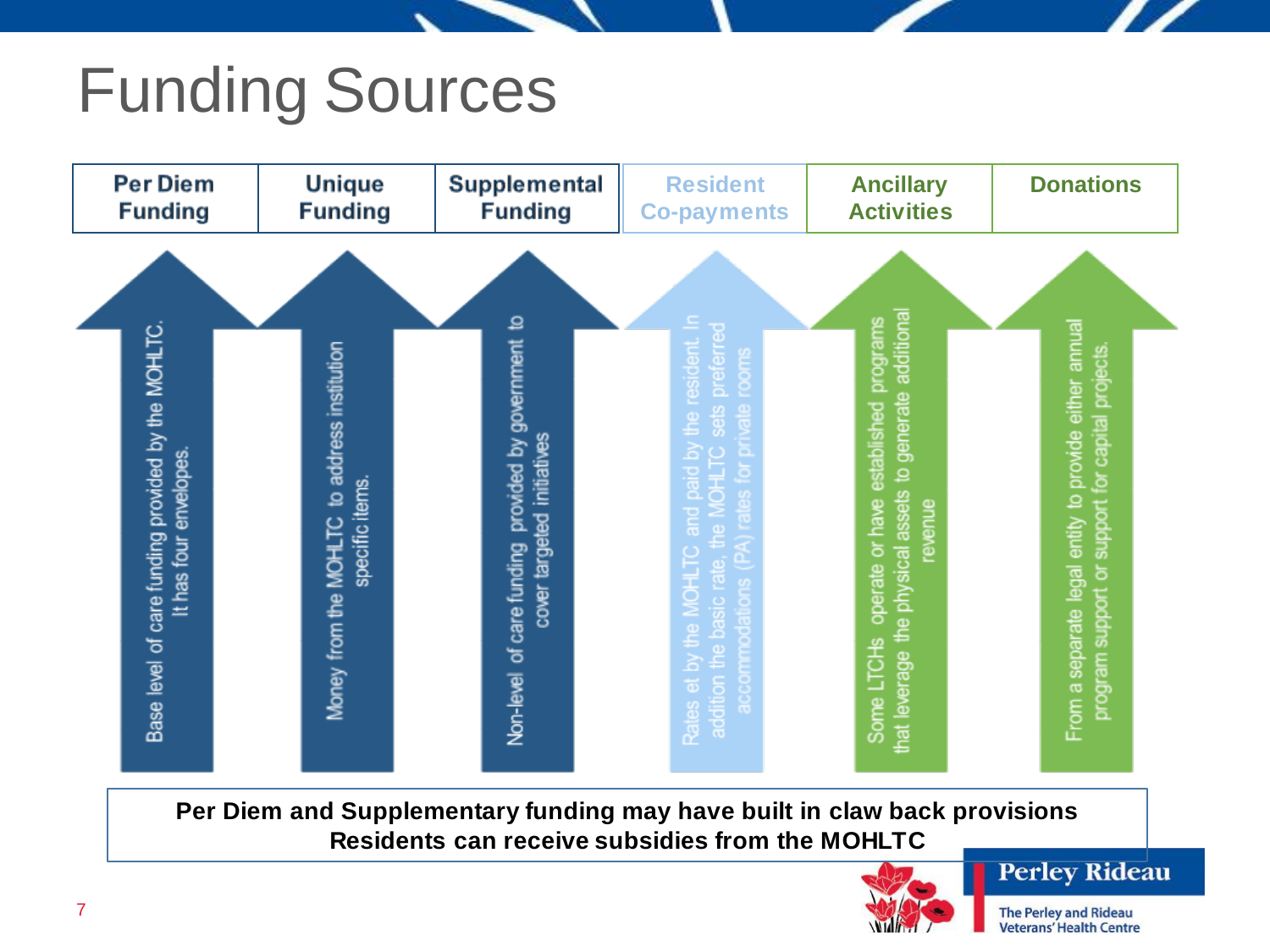## Level of Care Funding (Envelopes)



#### **Per Diem \$100.91**

Medical Director, nursing & care staff, medical equipment & supplies, incontinence supplies.

This envelope is adjusted by the Case Mix Index (CMI) for certain <sup>8</sup>bed types.

#### **Per Diem \$9.79**

Program, recreation, therapy and allied health staff, equipment & supplies.

**Per Diem \$9.54**

Raw food costs, including approved nutritional supplements.

Excludes cost of food preparation

#### **Per Diem \$56.52**

Food services, laundry, housekeeping, indoor & outdoor furnishings, maintenance and utility costs, administration costs.



**Perley Rideau**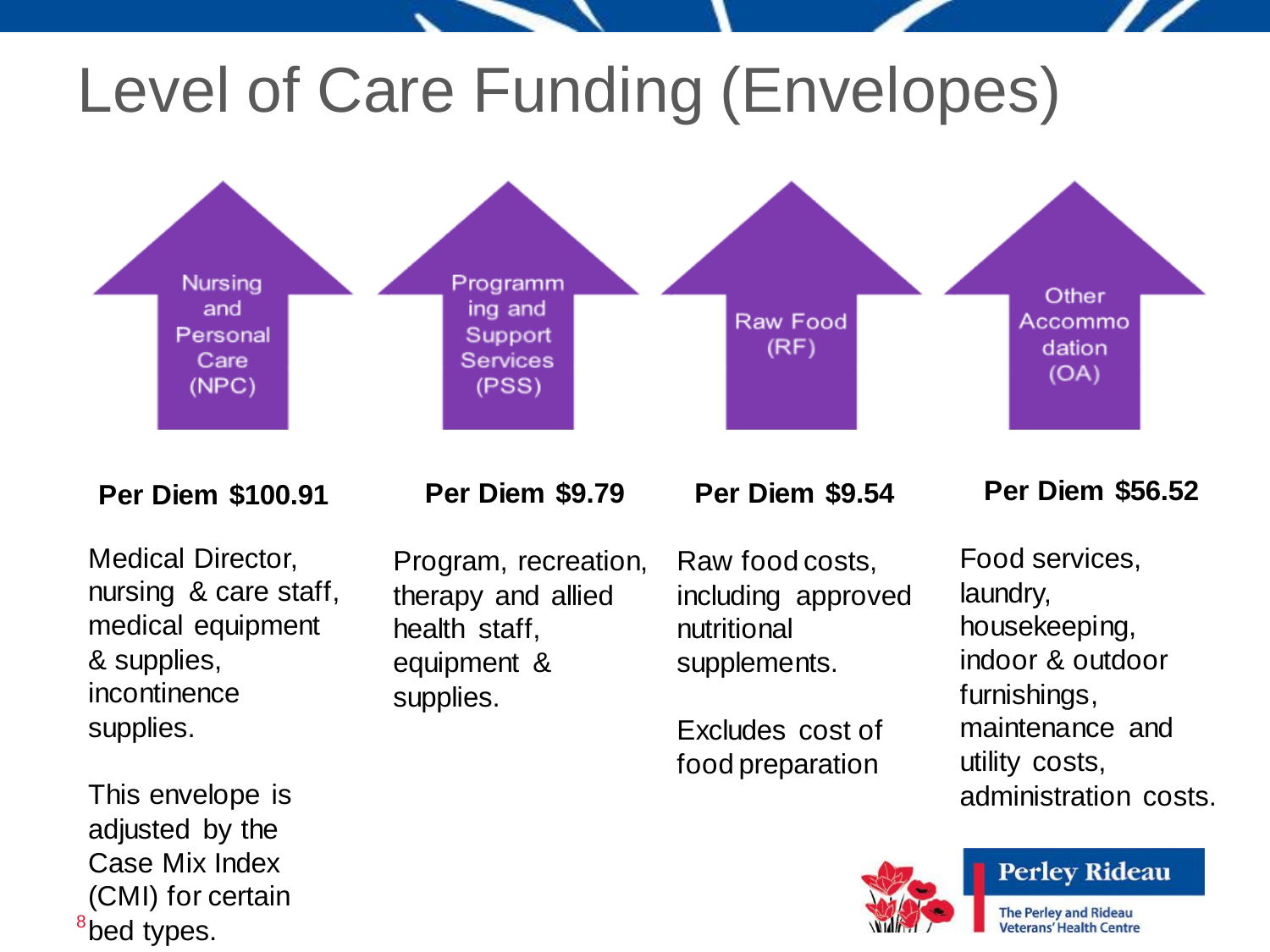## A Few Notes

- Current level of care per-diem is \$176.70
	- Rates are reset annually by the MOHLTC 1.7% for 19/20
- Occupancy below 97% may trigger a claw-back
- Homes may receive supplementary funding
	- Each with distinct terms and conditions
	- e.g. Behavioural Support funding; Physiotherapy funding; Accreditation; Physician on-call, etc.
- Some bed types receive an additional per diem subsidy
	- e.g. Convalescent Care

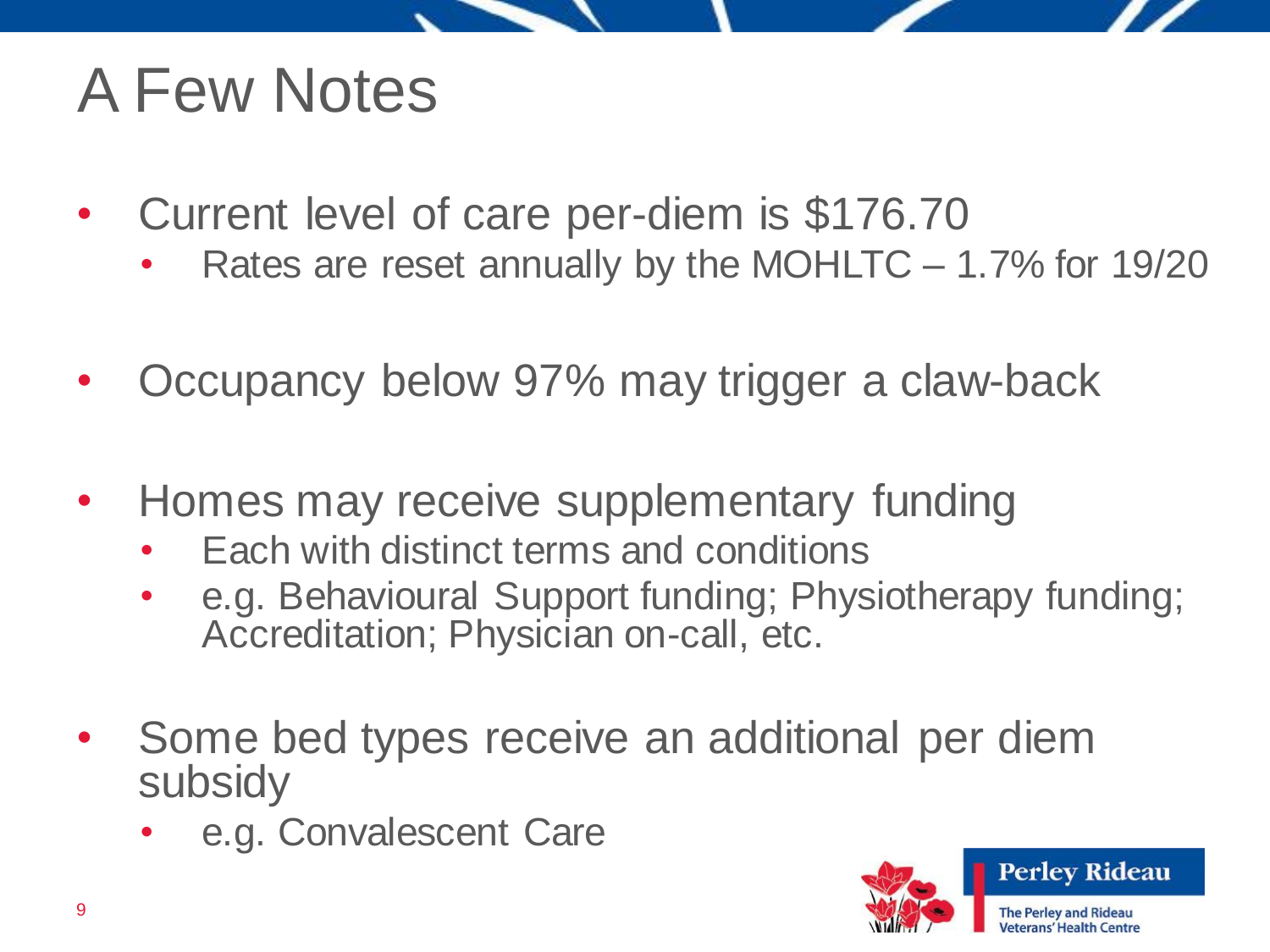### A Few Notes

- Funding for nursing and personal care, programs and support and raw food is protected.
- Surplus funding in these areas may only be reallocated within these services.
- Any unspent funds in these areas must be returned to the MOHLTC at year end.

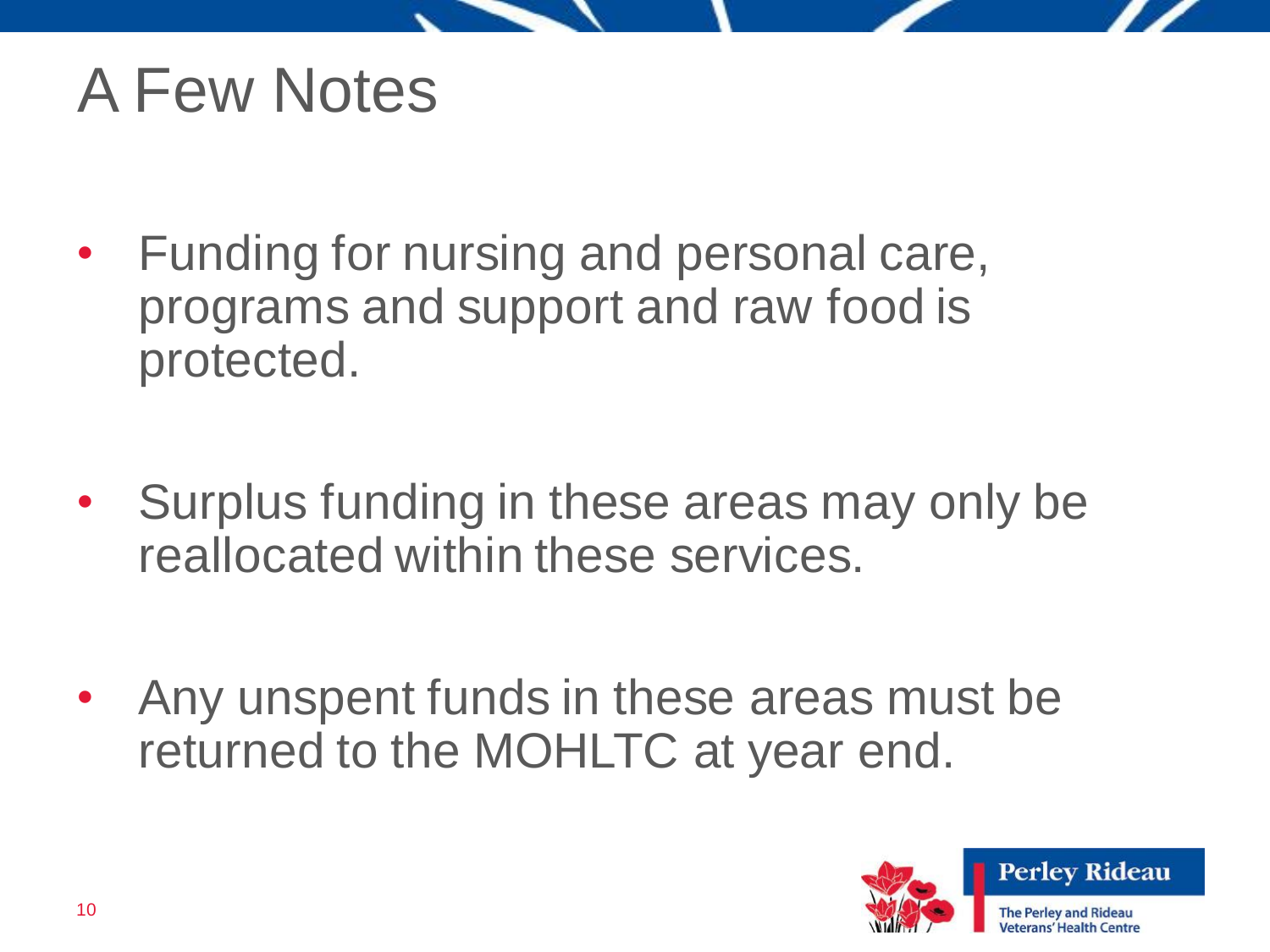### Residents Pay a Portion of Long-Term Care

| <b>Type of Accommodation</b>           | <b>Daily Co-Pay</b> |
|----------------------------------------|---------------------|
| Basic Long Stay (at least 60% of beds) | \$60.78             |
| Semi-Private Long Stay*                | $$69.11 - $73.27$   |
| Private Long Stay*                     | \$79.52 - \$86.82   |
| <b>Short Stay (Respite)</b>            | \$39.34             |

\*Varies depending on a home's structural class and date of move-in

- Residents pay for a portion of their "room and board" to the long-term care home.
- Gov't provides subsidies for those unable to pay.
- 11 • Surplus resident fees may be retained by the home after expenses are paid.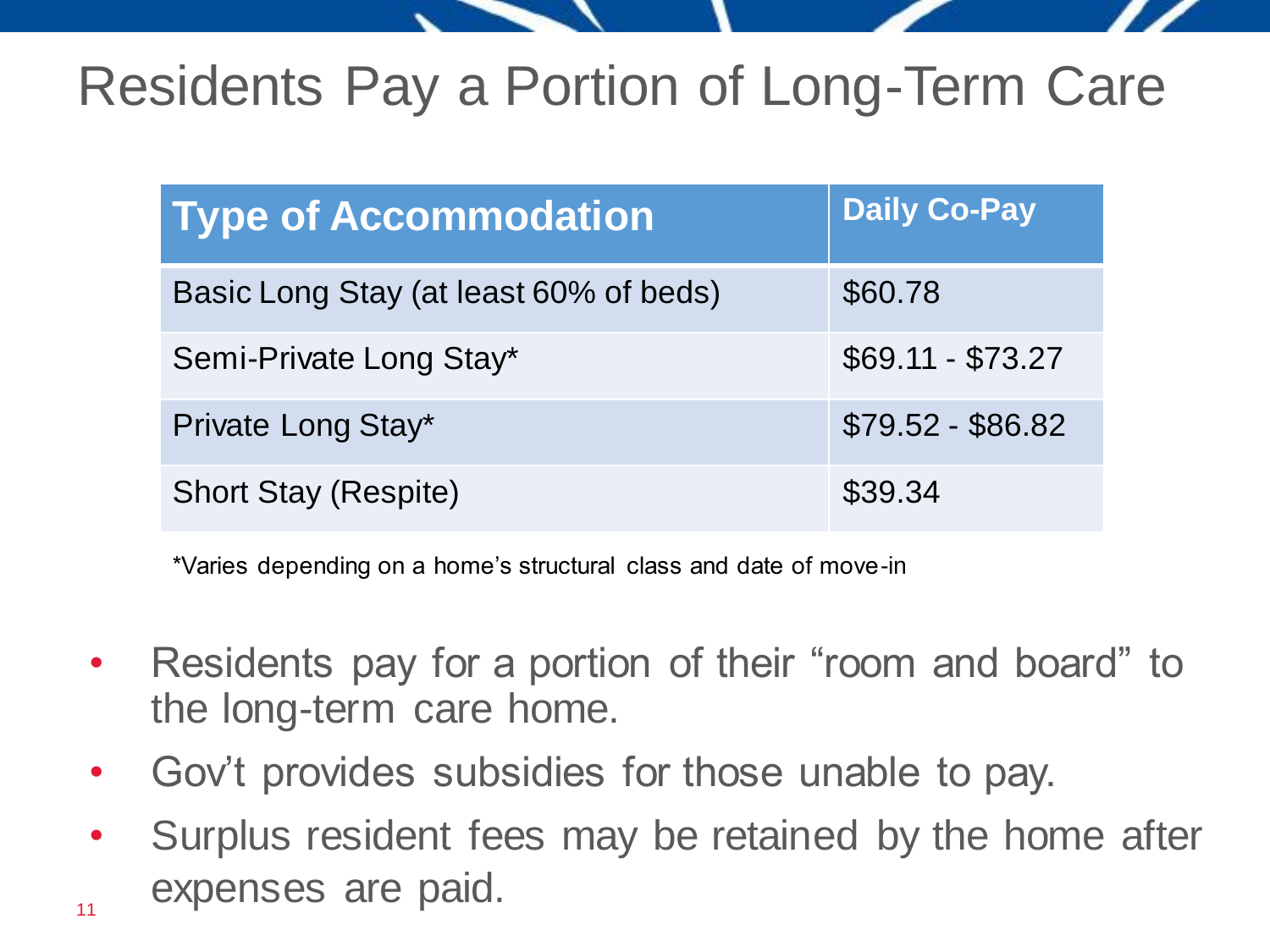### Case Mix Index and its Impact on Funding

- CMI is a value measuring the average care requirements for residents in the long-term care home.
- It is derived from the Resident Assessment Instrument Minimum Data Set (RAI MDS), which is completed quarterly for each resident.
	- Documentation is very important to accurately capture residents' needs.
	- Documentation has a significant impact on funding.
- The standard, base CMI is 1.0.
	- $\cdot$   $\uparrow$  CMI =  $\uparrow$  care needs

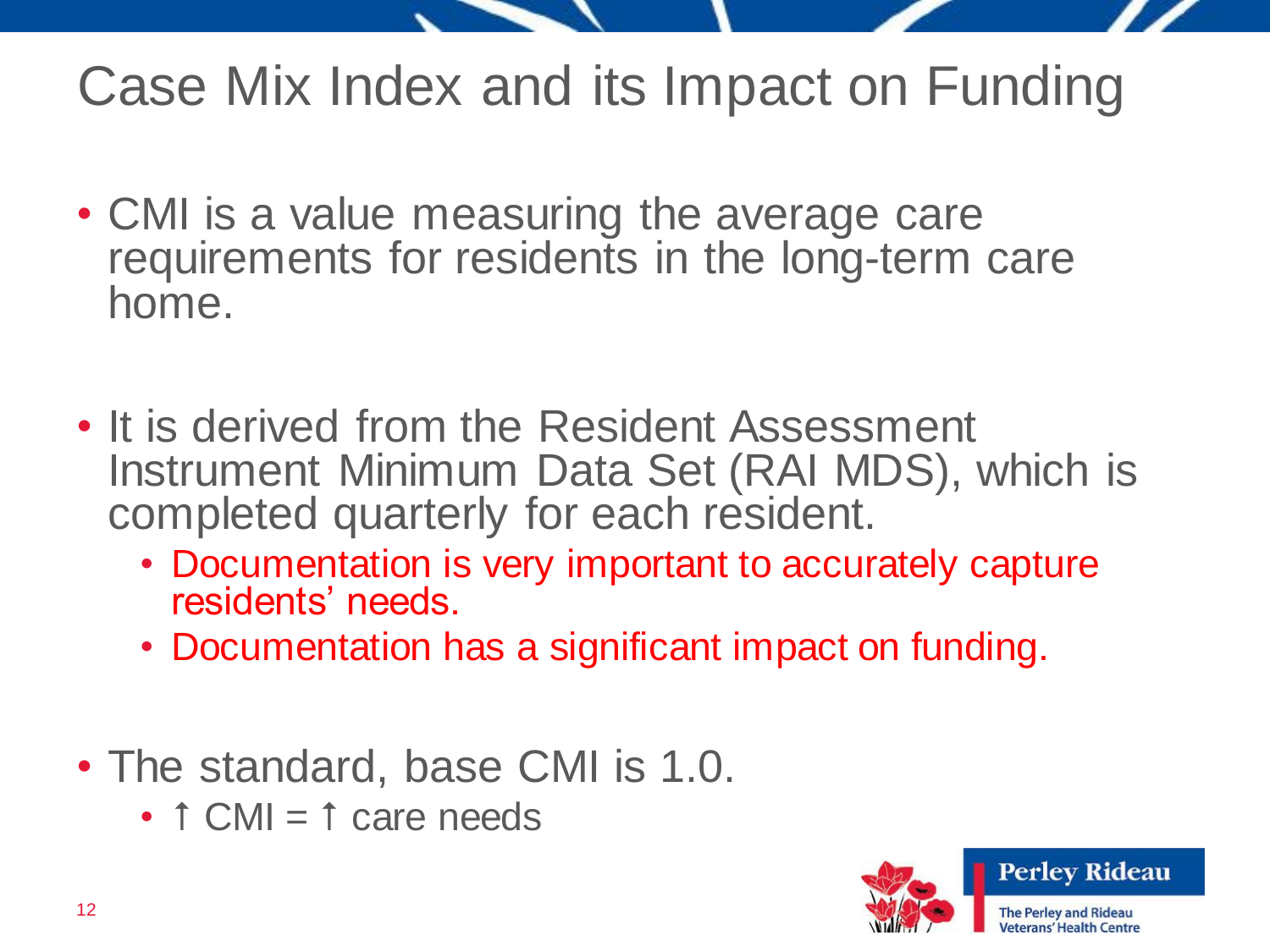### Case Mix Index and its Impact on Funding

- Nursing and personal care funding for long-stay long-term care beds is adjusted by the long-term care home's CMI value. For example
	- Home CMI 1.0 \* NPC per diem \$100.91 = \$100.91
	- Home CMI 0.97 \* NPC per diem \$100.91 = \$97.88
	- Home CMI 1.03 \* NPC per diem \$100.91 = \$103.94
- The MOHLTC adjusts CMI values annually so that the average CMI across all homes in Ontario  $= 1.0.$ 
	- The reported CMI average is always above 1.0.
	- Adjusted CMIs are always lower than reported CMIs

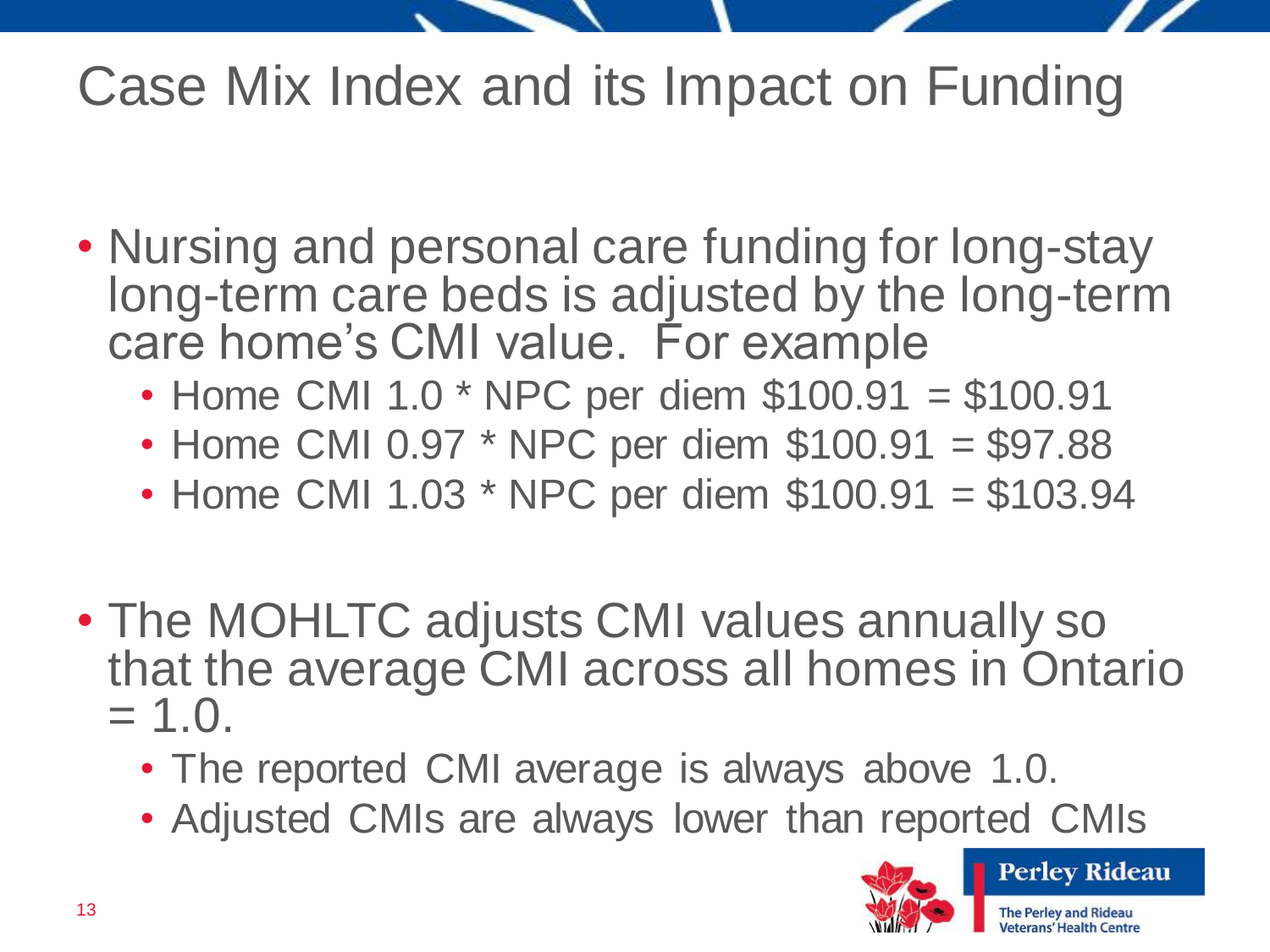### Where does the money come from and where does it go? Perley Rideau Example

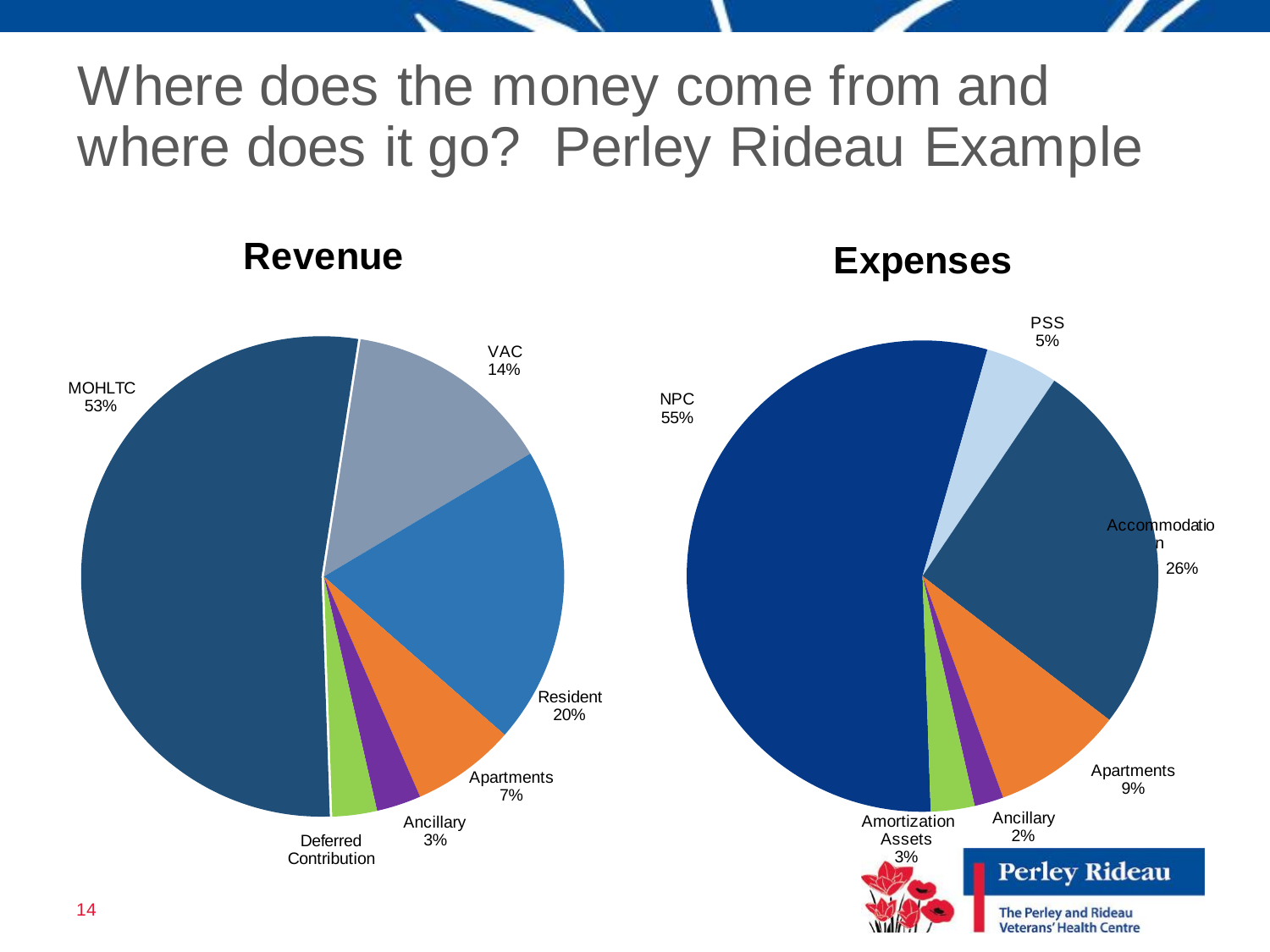### Accountability Reporting – Trust and Verify

- Every long-term care home must produce an annual audited report
	- Prepared by external, independent auditors
	- Reviewed by the MOHLTC
	- Posted in the Long-Term Care Home, presented to Family Council and Resident Council
- Additional statistical and financial reporting to the LHIN and MOHLTC
- Depending on the Long-Term Care Homes programs and partnerships additional reporting and auditing is often required.

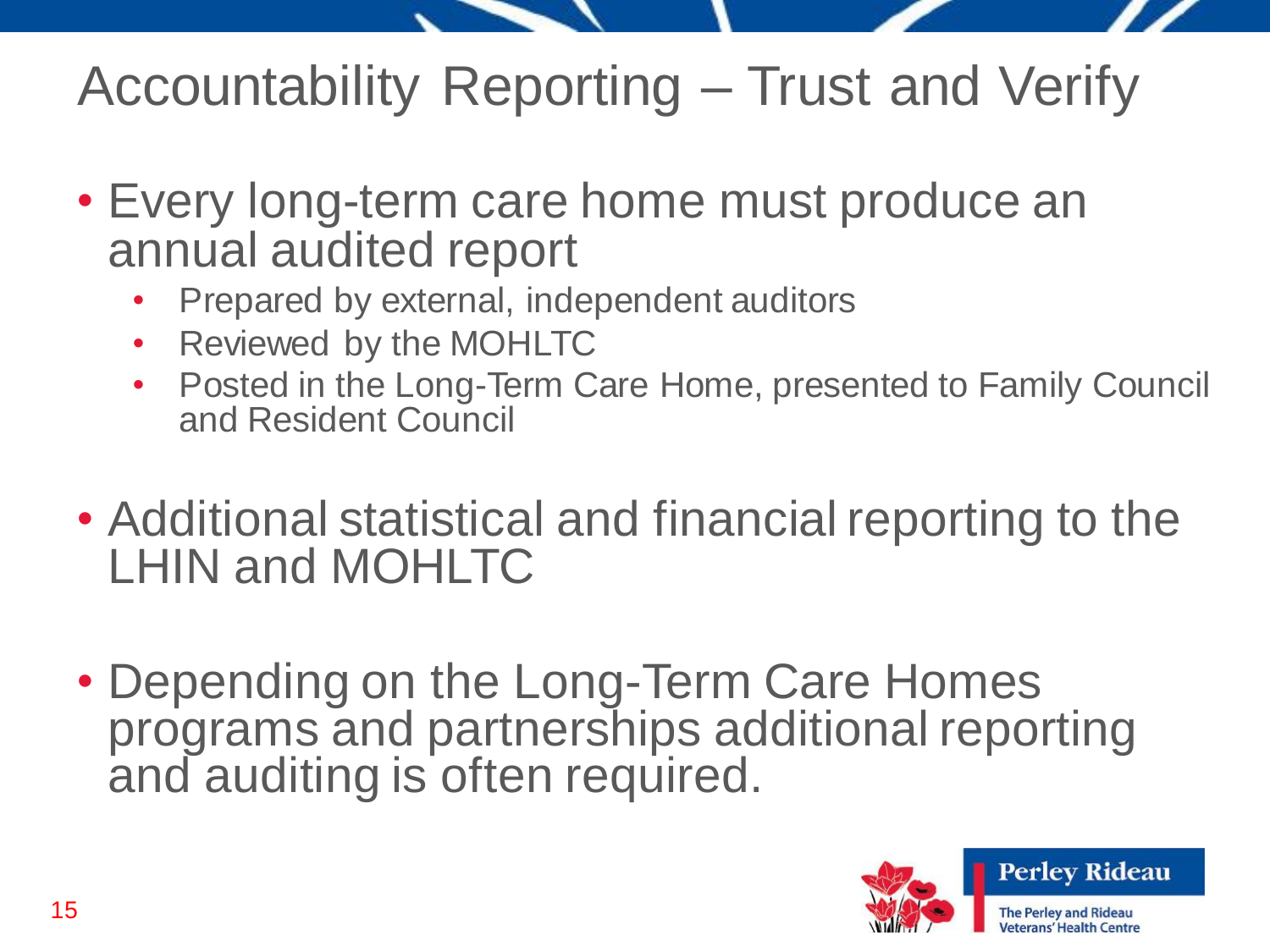## Risks



#### Funding

- Variability in annual funding due to fluctuations in CMI
- Per-diem increases do not always keep pace with inflation



#### Capital Resources

- Aging infrastructure
- Information technology to enable better integration and performance management



#### **Staffing**

- Levels
- Recruitment

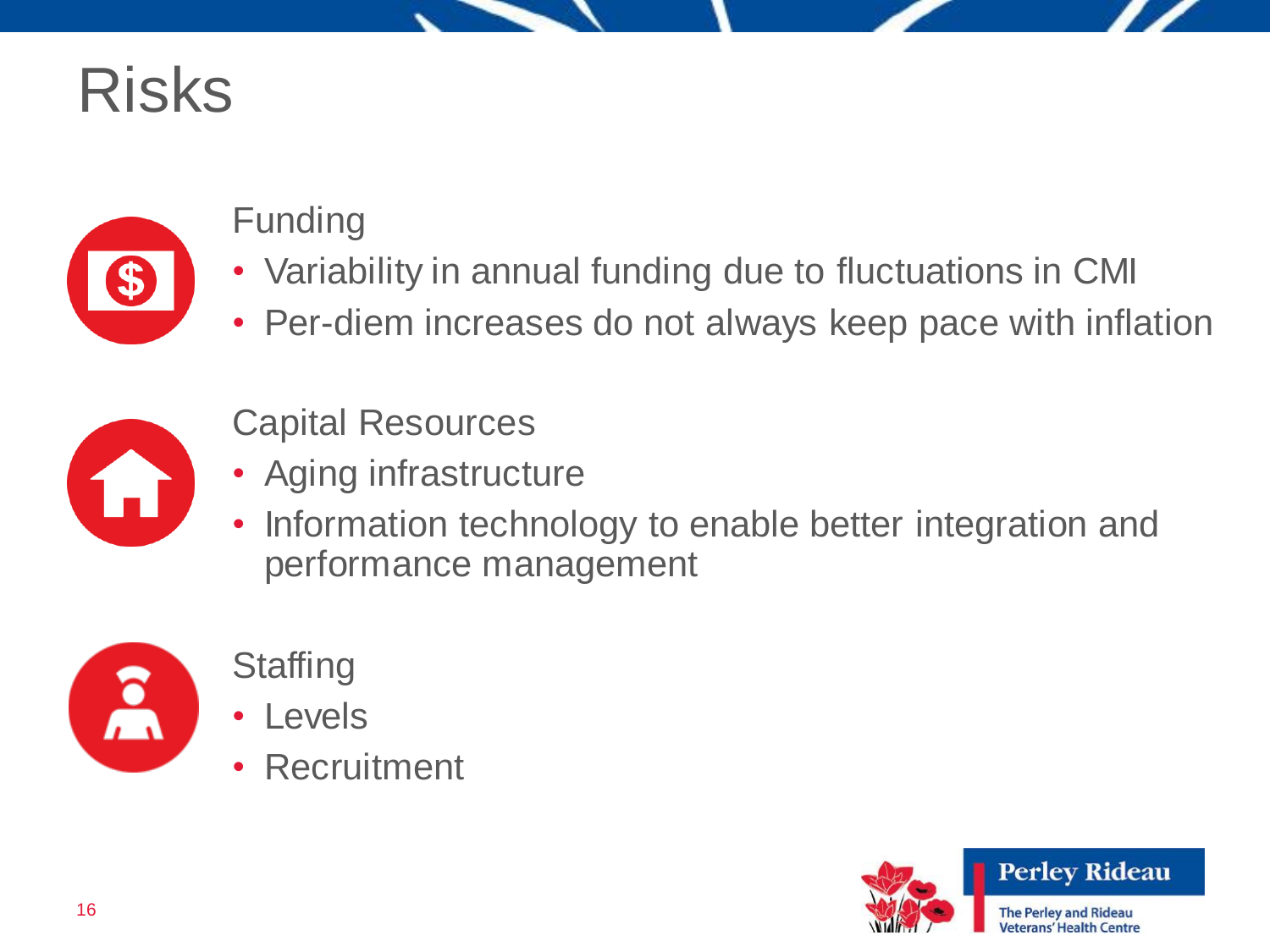## Mitigation Strategies

Operational efficiency

• How can we reduce waste and increase quality?

#### **Partnerships**

• What can we share with other organizations?

#### Ancillary activities

• What other lines of business can help support the long-term care home?

### **Fundraising**

• For charitable homes

#### Advocacy

• In the context of scarce government resources